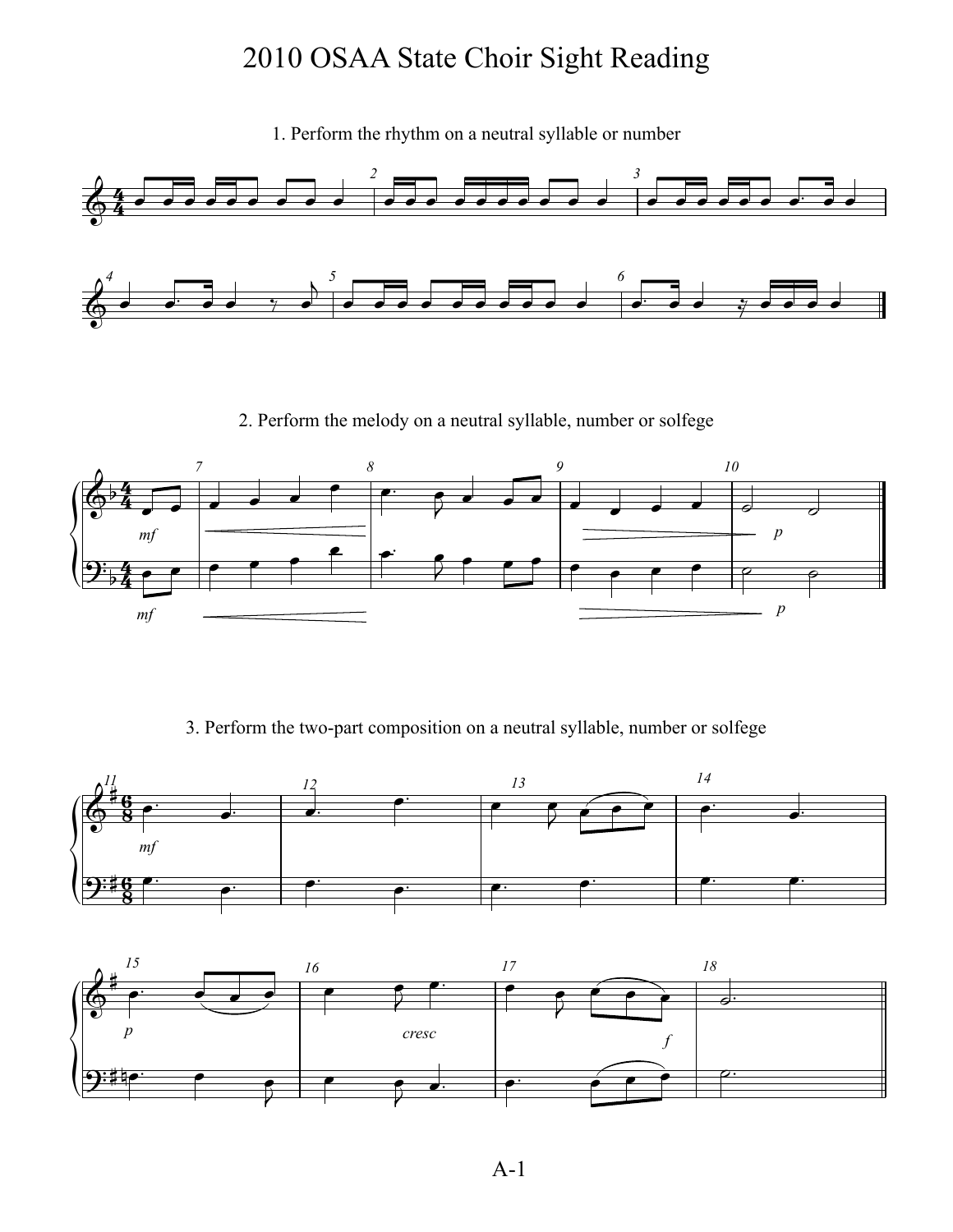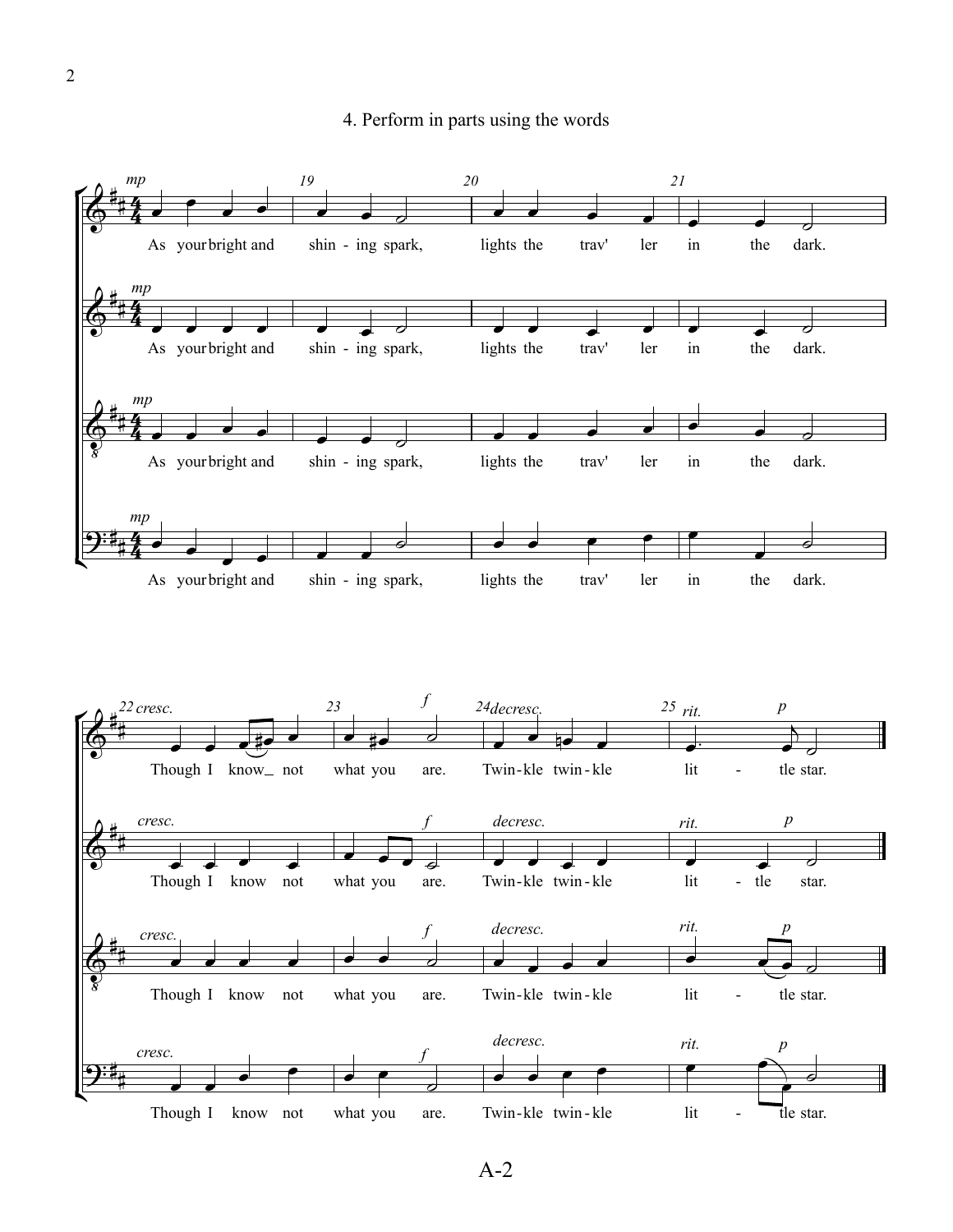1. Perform the rhythm on a neutral syllable or number



2. Perform the melody on a neutral syllable, number or solfege



3. Perform the two-part composition on a neutral syllable, number or solfege



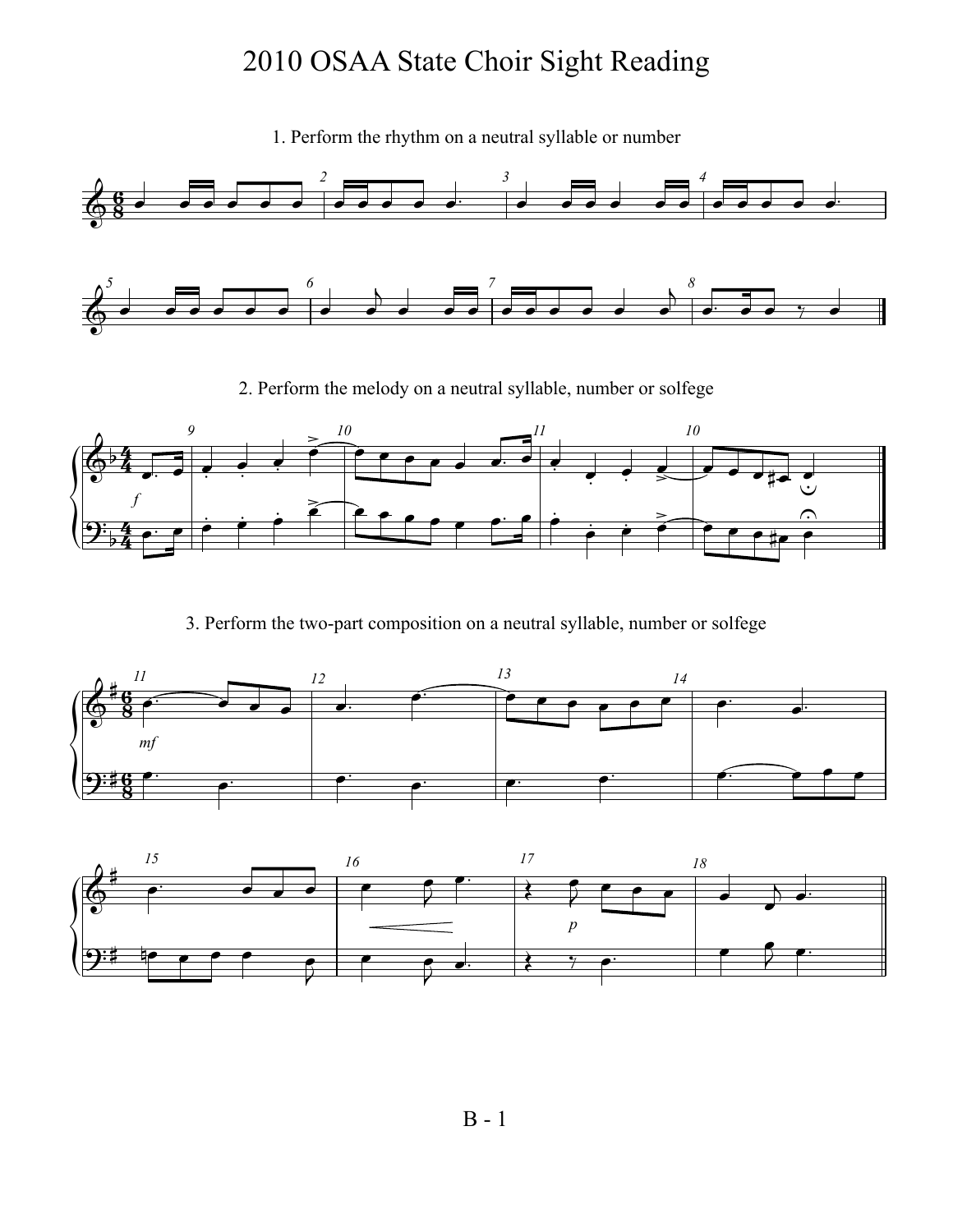

B - 2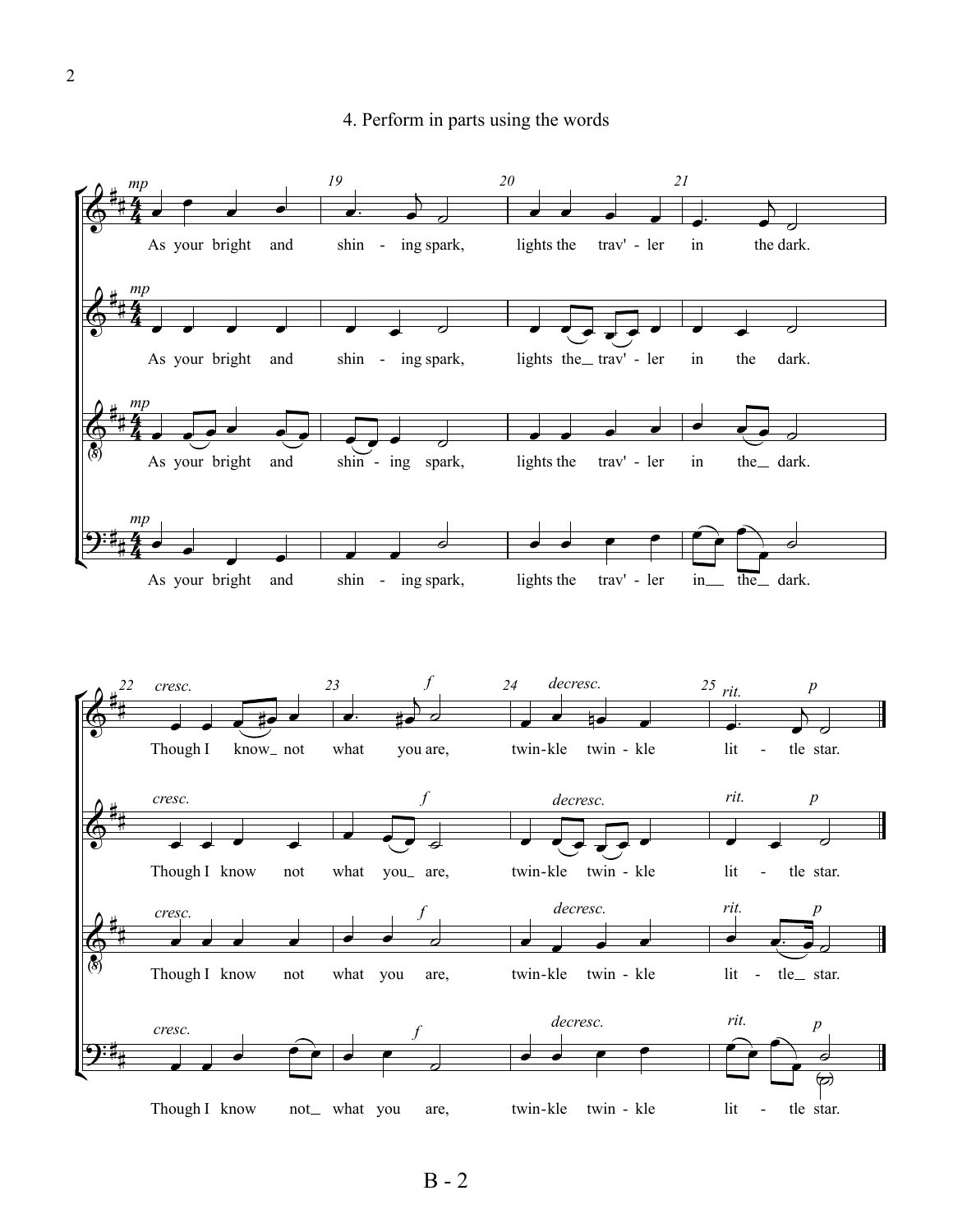

¢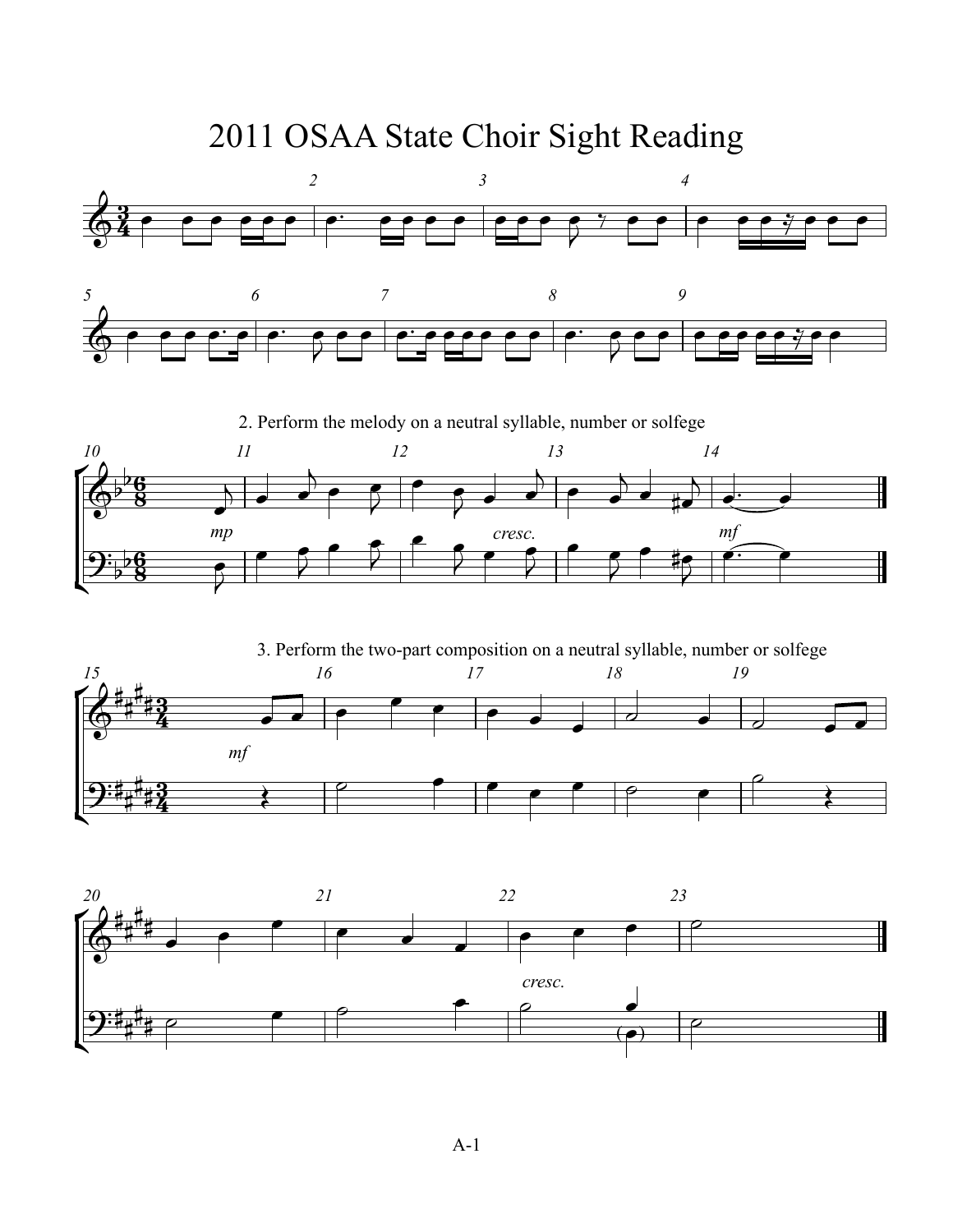2



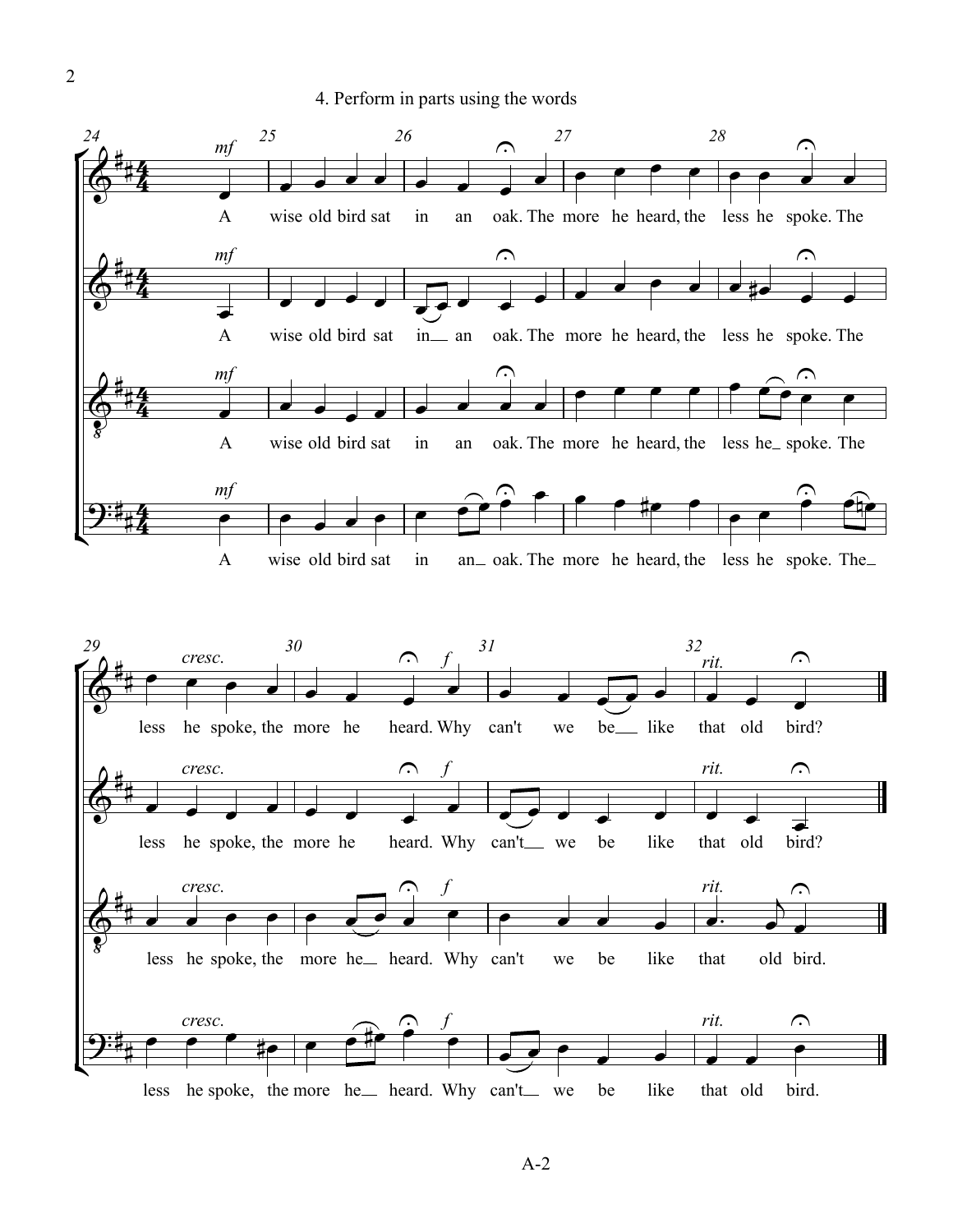

2. Perform the melody on a neutral syllable, number or solfege



° ¢ *mf 14 15 16 17 18* <u>3្</u>  $\frac{3}{4}$ <u>3្</u>  $\frac{3}{4}$  $\delta^*$ # # # 3. Perform the two-part composition on a neutral syllable, number or solfege  $\overline{2:4}$ # # #  $\begin{array}{c} \begin{array}{|c|c|} \hline \textbf{c} & \textbf{e} \end{array} \end{array}$  $\bullet$   $\bullet$   $\bullet$   $\bullet$  $\begin{array}{c|c} \hline \circ & \circ \\ \hline \end{array}$  $\begin{array}{ccccc} \mathbf{C} & \mathbf{C} & \mathbf{C} & \mathbf{C} & \mathbf{C} & \mathbf{C} & \mathbf{C} & \mathbf{C} & \mathbf{C} & \mathbf{C} & \mathbf{C} & \mathbf{C} & \mathbf{C} & \mathbf{C} & \mathbf{C} & \mathbf{C} & \mathbf{C} & \mathbf{C} & \mathbf{C} & \mathbf{C} & \mathbf{C} & \mathbf{C} & \mathbf{C} & \mathbf{C} & \mathbf{C} & \mathbf{C} & \mathbf{C} & \mathbf{C} & \mathbf{C} & \mathbf{C} & \math$  $\bullet$   $\bullet$   $\bullet$   $\bullet$ 

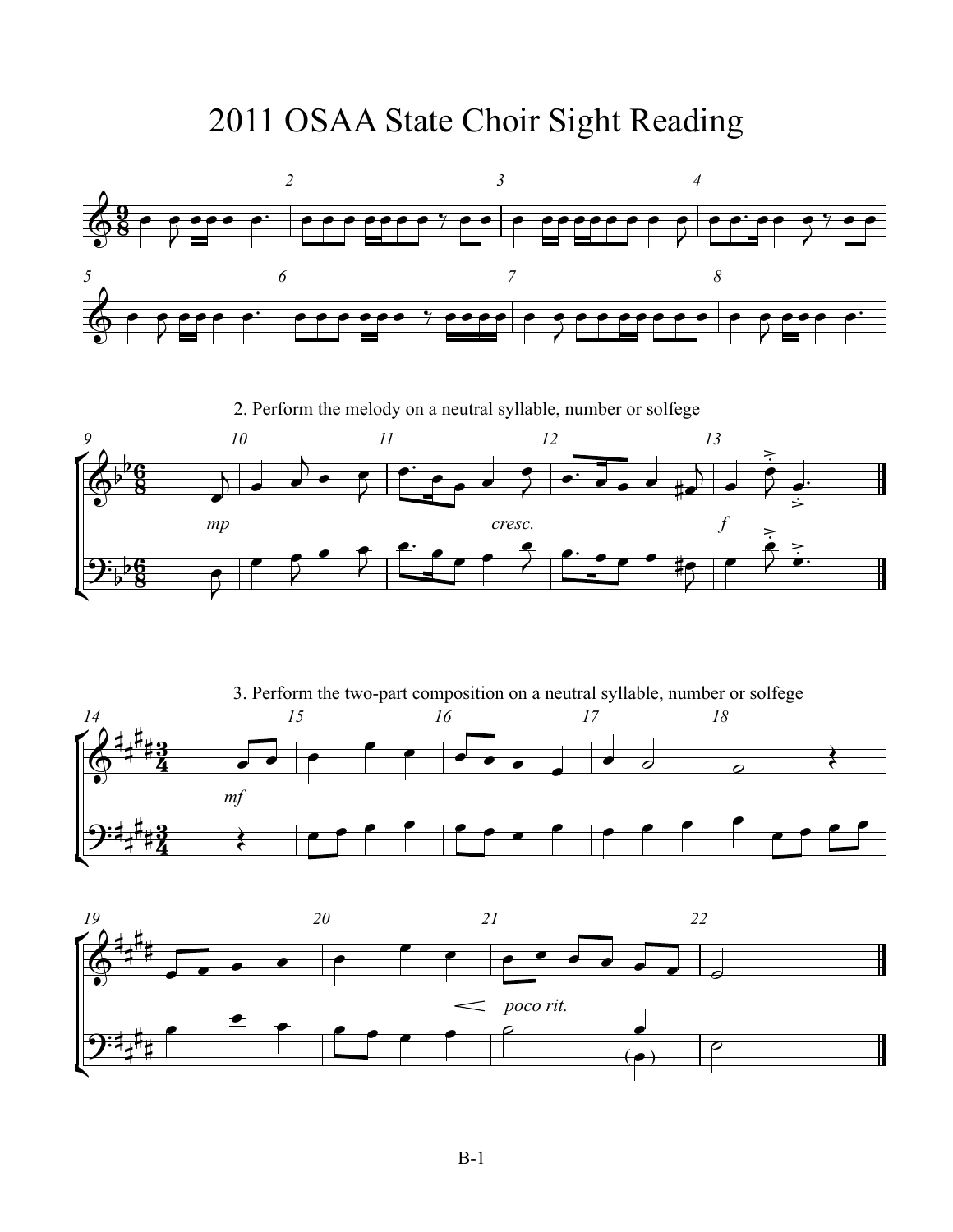



2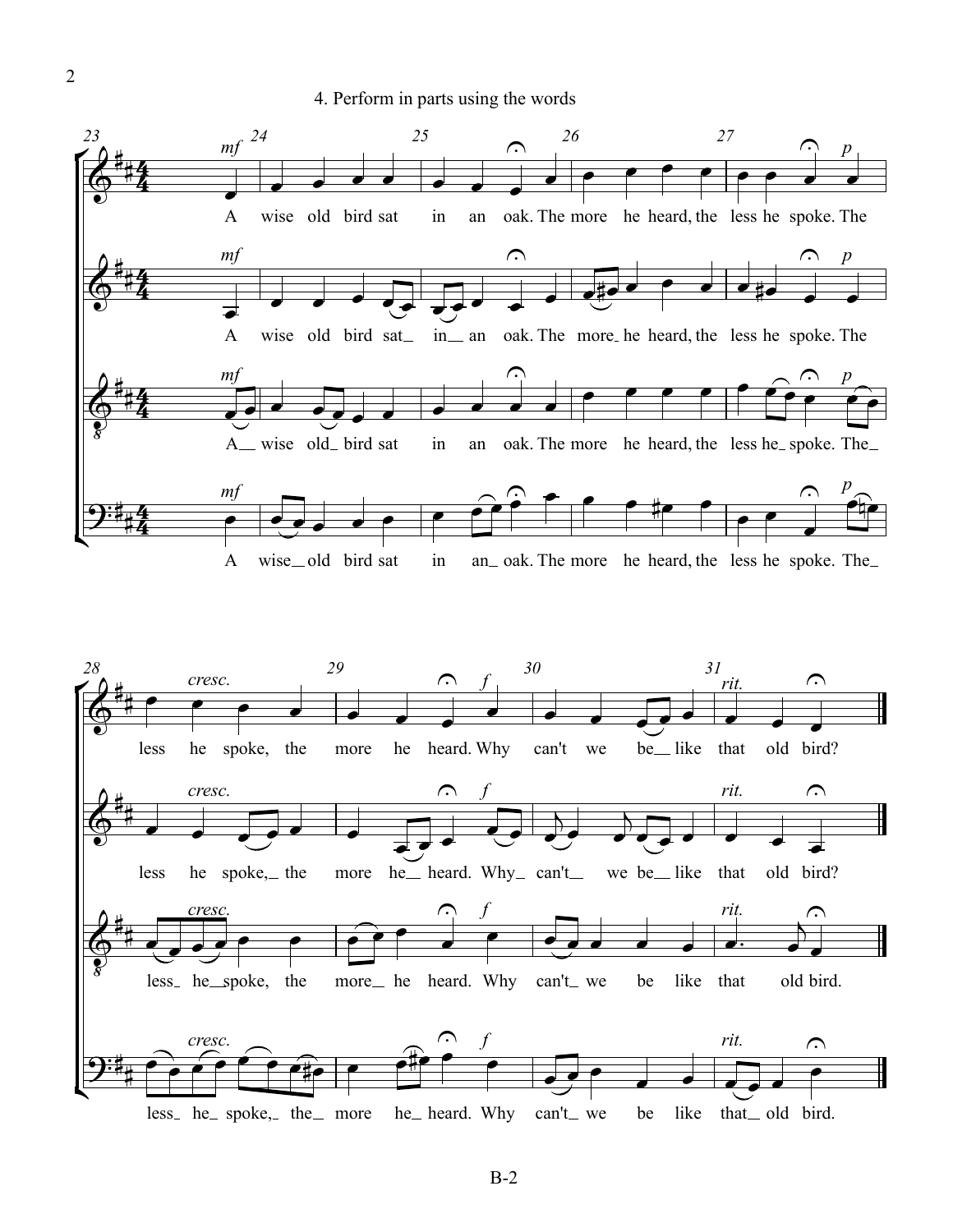1. Perform the rhythm on a neutral syllable or number



2. Perform the melody on a neutral syllable, number or solfege



3. Perform the two-part composition on a neutral syllable, number or solfege



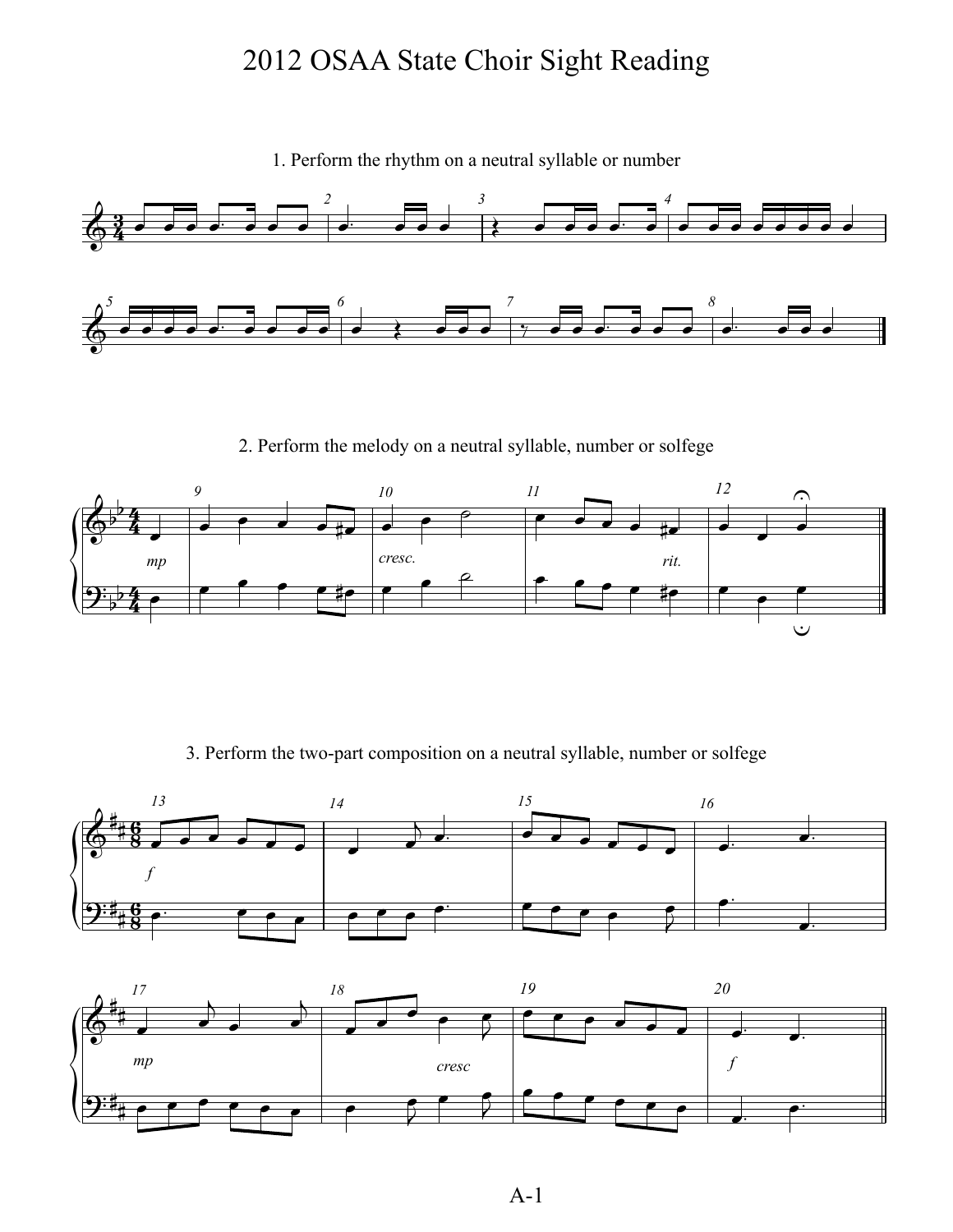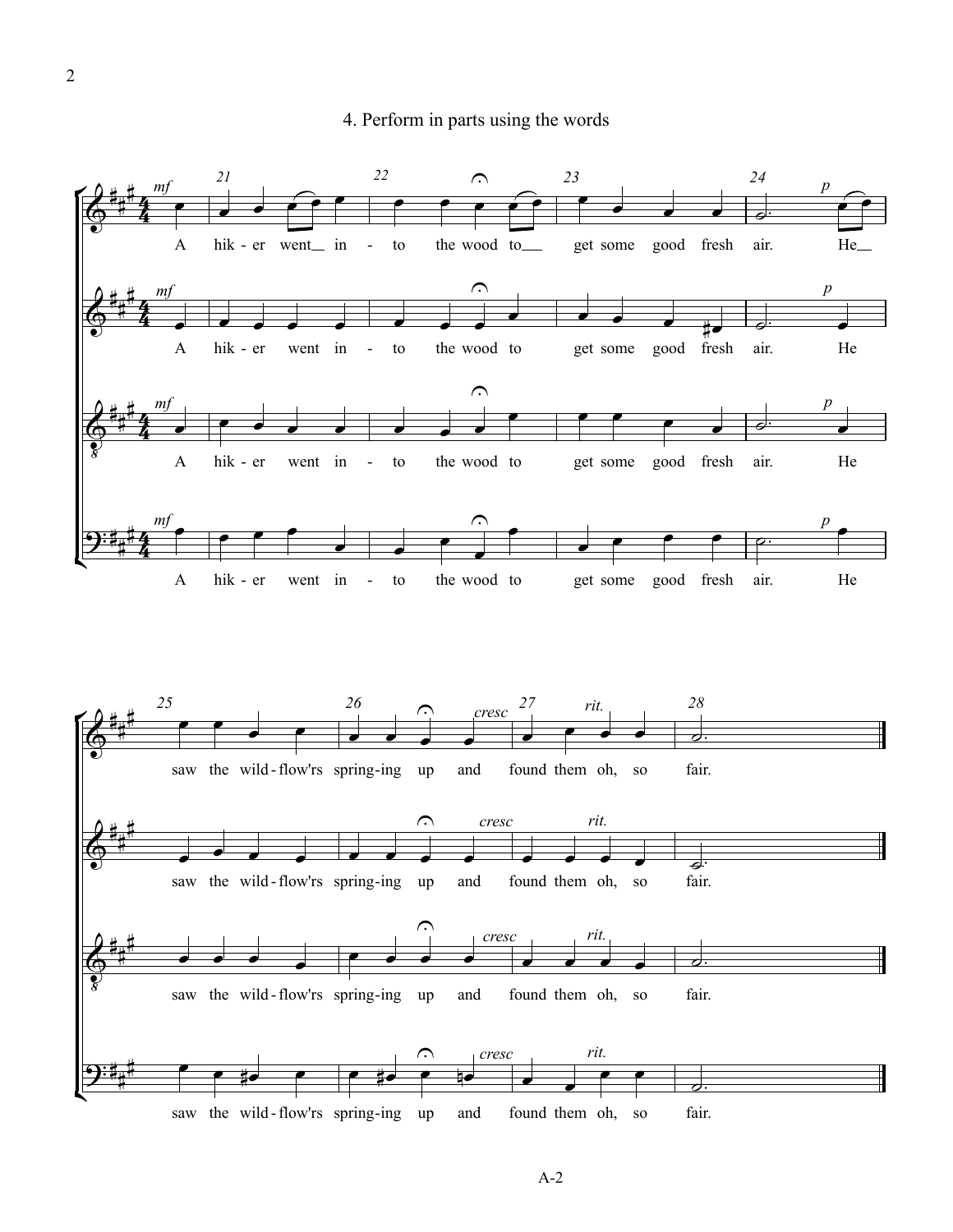

1. Perform the rhythm on a neutral syllable or number

2. Perform the melody on a neutral syllable, number or solfege



3. Perform the two-part composition on a neutral syllable, number or solfege



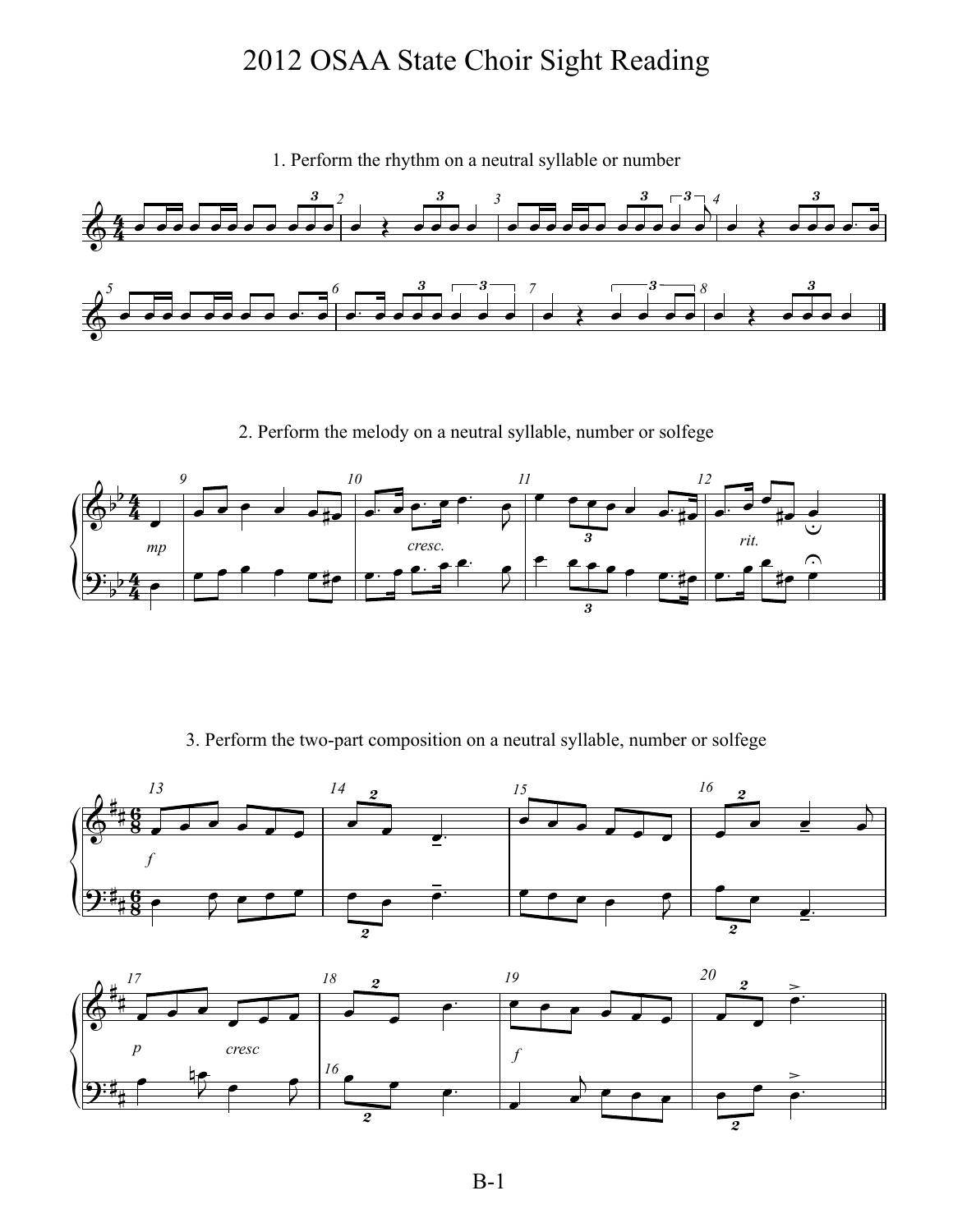



B-2